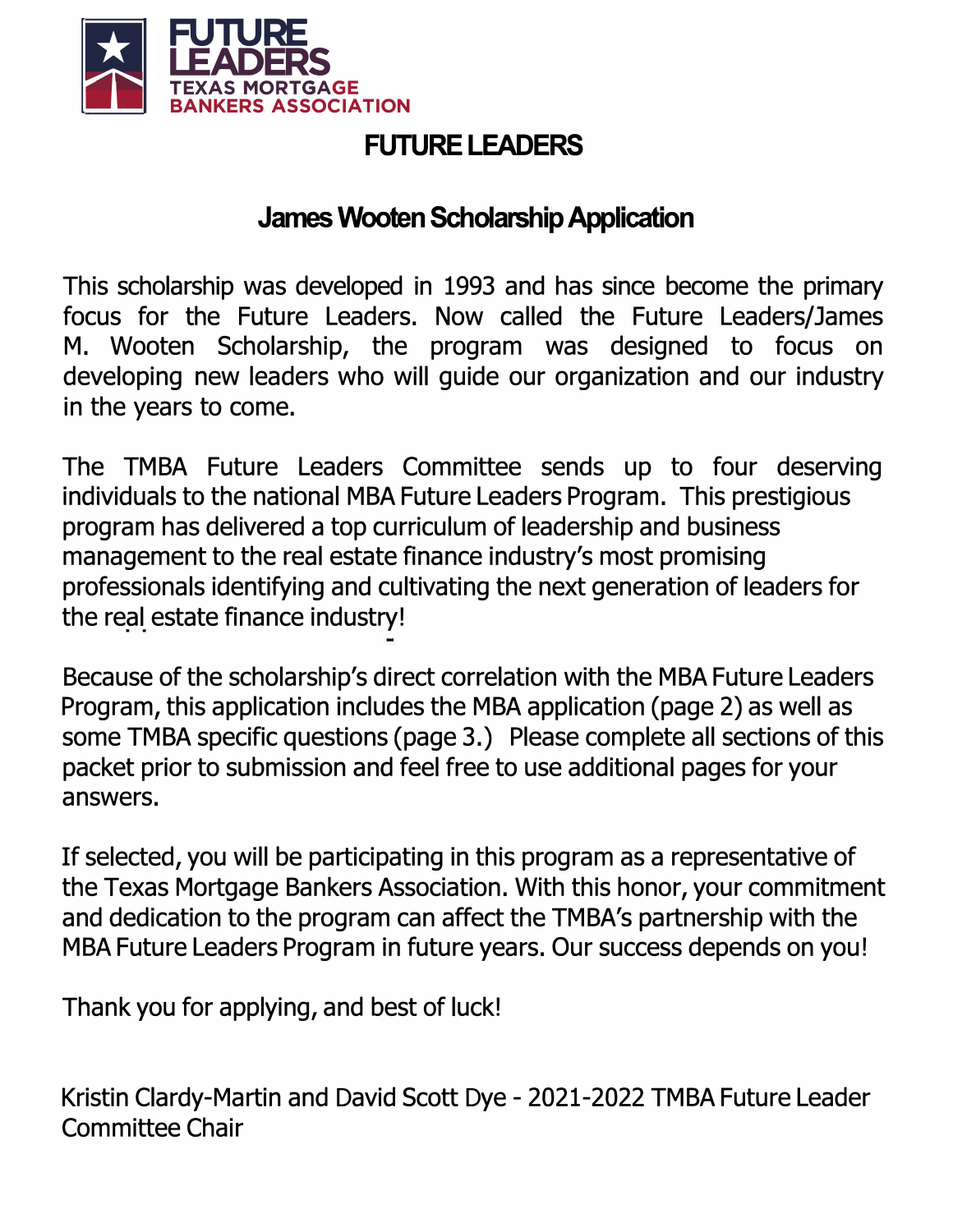## MBA's Residential Future Leaders Program 2022 Application

Please complete and return this form in its entirety. Please include all additional information on a separate sheet of paper. The application deadline for the Class of 2022 is January 30, 2022. Participants will be notified of their selection by February 15, 2022.

Tuition for MBA's Residential Future Leaders Program is \$3,950/person. Participants are also responsible for travel and accommodations related to each session. (Note: Tuition is non-refundable after March 1, 2022.)

## **Section I. Personal Information**

|              | MR./MS.<br><b>FIRST NAME</b>                                                                                                                                                        |                                                                                                                                                                                                                                                            |      | MI                 |                               | <b>LAST NAME</b> |  |
|--------------|-------------------------------------------------------------------------------------------------------------------------------------------------------------------------------------|------------------------------------------------------------------------------------------------------------------------------------------------------------------------------------------------------------------------------------------------------------|------|--------------------|-------------------------------|------------------|--|
| <b>TITLE</b> |                                                                                                                                                                                     |                                                                                                                                                                                                                                                            |      |                    |                               |                  |  |
|              | COMPANY                                                                                                                                                                             |                                                                                                                                                                                                                                                            |      |                    | MEMBER #                      |                  |  |
|              | <b>COMPANY ADDRESS</b>                                                                                                                                                              |                                                                                                                                                                                                                                                            |      | <b>CITY</b>        | <b>STATE</b>                  | ZIP              |  |
| PHONE        |                                                                                                                                                                                     |                                                                                                                                                                                                                                                            |      |                    | <b>FAX</b>                    |                  |  |
| EMAIL        |                                                                                                                                                                                     |                                                                                                                                                                                                                                                            |      |                    |                               |                  |  |
|              | <b>HOME ADDRESS</b>                                                                                                                                                                 |                                                                                                                                                                                                                                                            |      | <b>CITY</b>        | <b>STATE</b>                  | ZIP              |  |
|              |                                                                                                                                                                                     | <b>Section II. Demographic Information (Optional)</b>                                                                                                                                                                                                      |      |                    |                               |                  |  |
|              | Age                                                                                                                                                                                 | Gender                                                                                                                                                                                                                                                     | Race | Sexual Orientation |                               |                  |  |
|              | <b>Section III. Work Experience</b>                                                                                                                                                 | Please attach a copy of your resume inclusive of your current position description, education, honors, etc.<br>. Years of full time real estate finance experience                                                                                         |      |                    | . Years with current employer |                  |  |
|              | <b>Section IV. Questions</b>                                                                                                                                                        |                                                                                                                                                                                                                                                            |      |                    |                               |                  |  |
|              |                                                                                                                                                                                     | On a separate sheet of paper, please answer the following questions<br>(please limit your response to no more than 200 words per question).                                                                                                                |      |                    |                               |                  |  |
| 1.           | Please describe why you want to be part of MBA's Future Leaders Program.                                                                                                            |                                                                                                                                                                                                                                                            |      |                    |                               |                  |  |
| 2.           | What do you feel is your greatest professional accomplishment?                                                                                                                      |                                                                                                                                                                                                                                                            |      |                    |                               |                  |  |
| 3.           | Please describe an accomplishment, accolade or achievement in any extracurricular activity<br>of which you are most proud of (e.g., community activity, state and local MBA, etc.). |                                                                                                                                                                                                                                                            |      |                    |                               |                  |  |
|              |                                                                                                                                                                                     | <b>Section V. President/CEO Recommendation</b><br>Please include a letter from your company President/CEO or the equivalent outlining why the applicant deserves<br>a position in MBA's Future Leaders Program. Additional recommendations are encouraged. |      |                    |                               |                  |  |
|              |                                                                                                                                                                                     | Section VI. Executive Coaching Would you like to add-on this professional development program?                                                                                                                                                             |      |                    |                               |                  |  |

Tuition is \$4,000 at the time of application or \$4,500 if selected before the Summer session.

□ Yes □ No

Please include completed application package to (with a photo if available):

#### **ATTN: Future Leaders**

Mortgage Bankers Association 1919 M Street NW, 5th Floor Washington, DC 20036 (800) 793-6222 [asiller@mba.org](mailto:asiller@mba.org)

**FOR OFFICE USE ONLY**



Processed by Date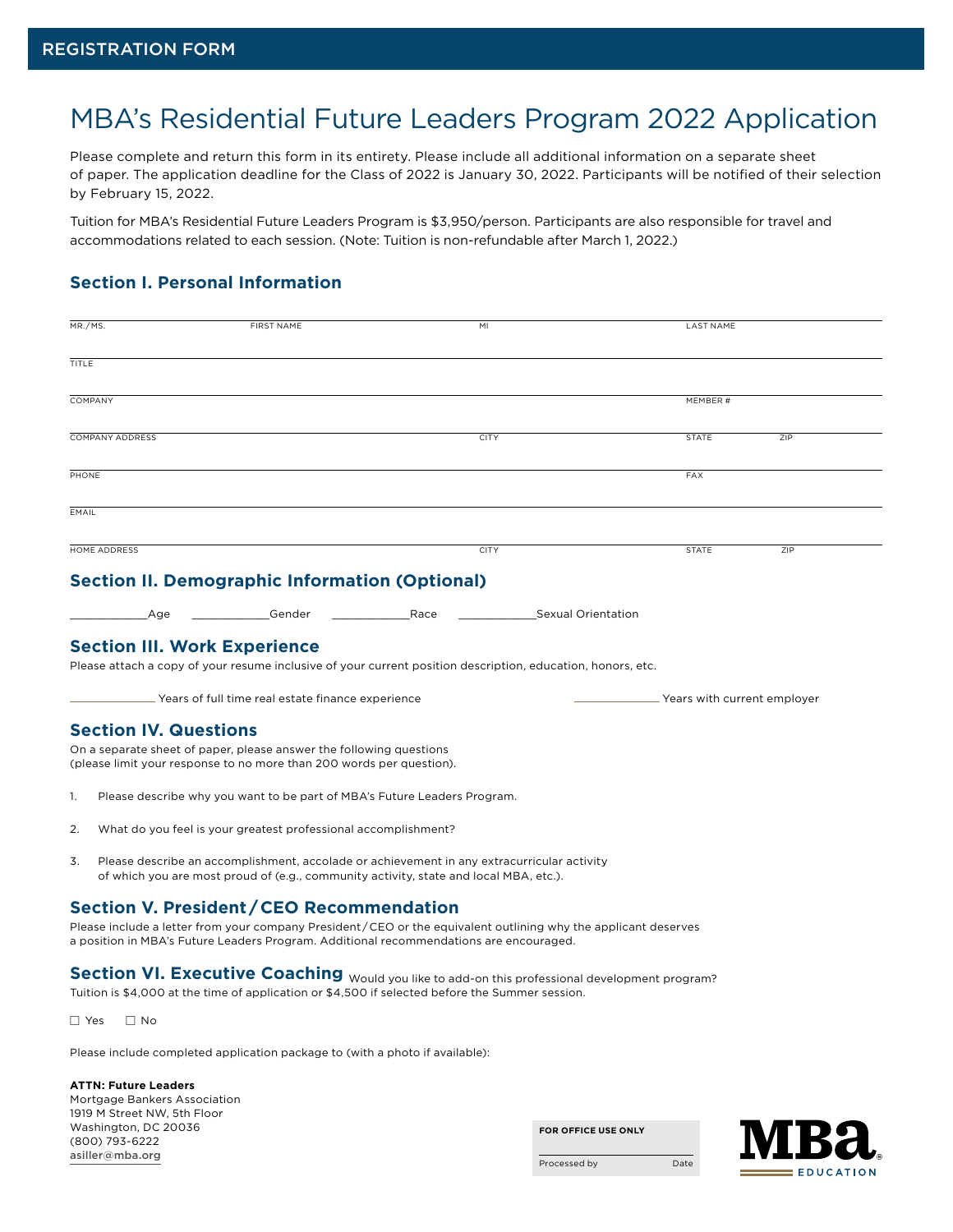

## **Scholarship Applicant | Experience**

Briefly describe your current job duties:

Briefly describe any other experience relative to the mortgage industry:

Why do you want to get more involved with the Texas Mortgage Bankers Association and in what areas would you like to contribute to TMBA going forward?

Why do you think you should be the recipient of the FUTURE LEADERS / James M. Wooten Scholarship?